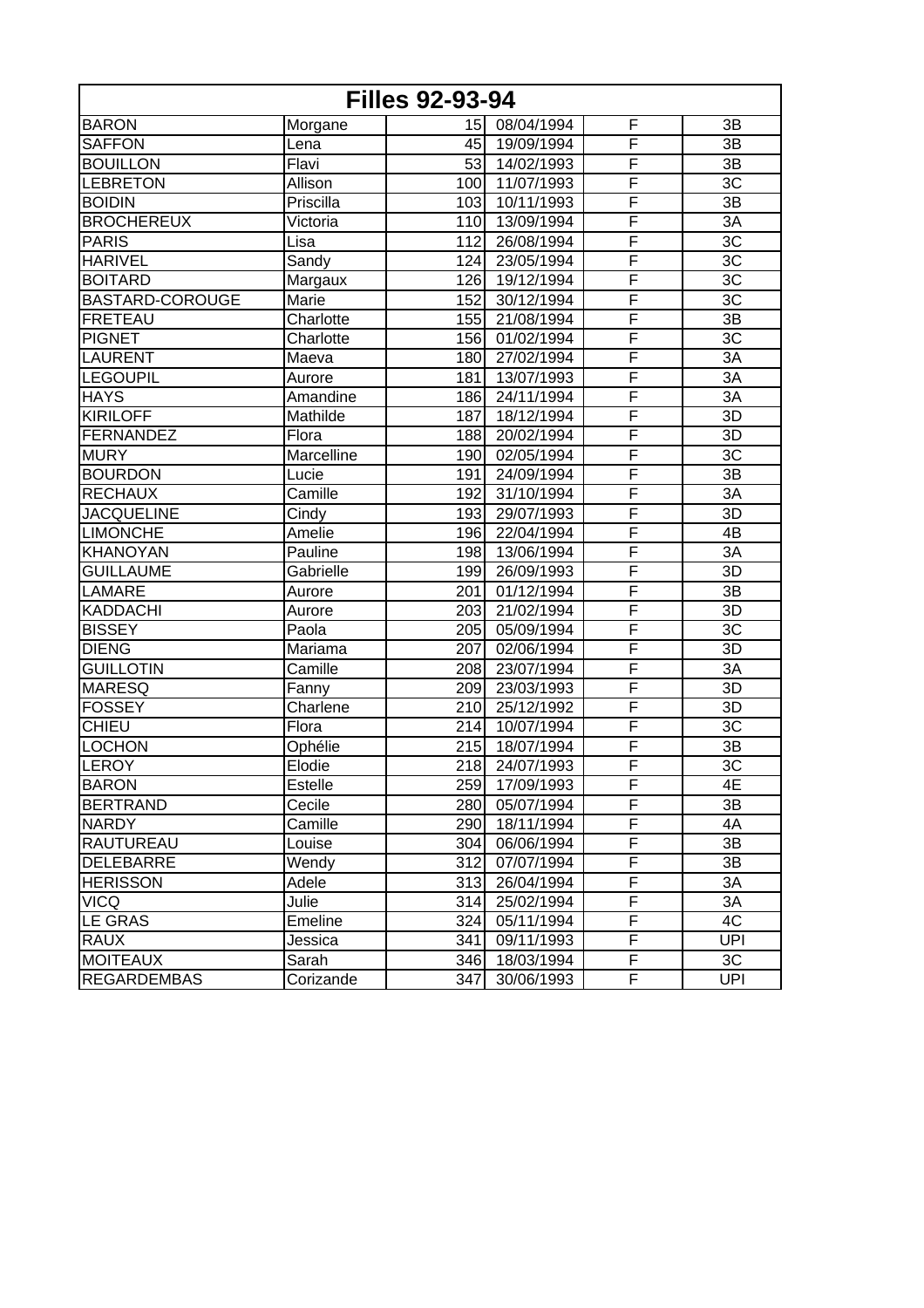|                    |               | Filles 95        |            |                         |                 |
|--------------------|---------------|------------------|------------|-------------------------|-----------------|
| <b>NOWATZKI</b>    | Agathe        | 62               | 08/12/1995 | F                       | 4A              |
| <b>SMITH</b>       | Elodie        | 63               | 27/09/1995 | F                       | 4A              |
| <b>CHIRAT</b>      | Salome        | 69               | 13/11/1995 | F                       | $\overline{4C}$ |
| <b>DUBOIS</b>      | Jeanne        | 78               | 25/06/1995 | F                       | 4B              |
| <b>MOULIN</b>      | Ines          | 113              | 10/02/1995 | F                       | 4B              |
| <b>CORNET</b>      | Cyrielle      | 114              | 20/11/1995 | F                       | 4D              |
| <b>MARIE-PETIT</b> | Manon         | 116              | 25/09/1995 | F                       | 4D              |
| <b>MACHO</b>       | Margot        | 157              | 27/12/1995 | F                       | 4A              |
| <b>BREGER</b>      | Elise         | 166              | 07/12/1995 | F                       | 4A              |
| <b>GERMAIN</b>     | Penelope      | 171              | 29/08/1995 | F                       | 4C              |
| <b>WASIELEWSKI</b> | Clara         | 173              | 28/12/1995 | F                       | $\overline{AC}$ |
| <b>BENARD</b>      | Audrey        | 206              | 05/09/1995 | F                       | 5D              |
| <b>STANOJEVIC</b>  | Melissa       | 231              | 26/08/1995 | F                       | 4A              |
| <b>MAIGRET</b>     | Lucie         | 233              | 24/08/1995 | F                       | 4B              |
| <b>GENEST</b>      | Eleonore      | 234              | 20/06/1995 | F                       | 4B              |
| <b>LESAIGLE</b>    | Zoe           | 235              | 20/01/1995 | F                       | 4C              |
| <b>GERMAIN</b>     | Marie-Sophie  | 236              | 30/09/1995 | $\overline{\mathsf{F}}$ | $\overline{AC}$ |
| <b>TROADEC</b>     | Jennifer      | 237              | 15/03/1995 | F                       | 4A              |
| DELAMILLIEURE      | <b>Tiffen</b> | 243              | 15/11/1995 | F                       | $\overline{5B}$ |
| <b>MAUBOUSSIN</b>  | Axelle        | 252              | 04/04/1995 | F                       | 4A              |
| <b>GUILLOT</b>     | Angélique     | 253              | 23/04/1995 | F                       | 5D              |
| <b>CAILLAUD</b>    | Angelique     | 256              | 17/11/1995 | F                       | $\overline{4C}$ |
| AGBOGEE-LAÏSON     | Noemie        | 257              | 20/07/1995 | $\overline{\mathsf{F}}$ | 4D              |
| <b>MAAYOUFI</b>    | Lina          | 261              | 29/10/1995 | F                       | 4E              |
| <b>FOURNEAUX</b>   | Megane        | 267              | 09/06/1995 | F                       | $\overline{4C}$ |
| <b>MANCEL</b>      | Doriane       | 272              | 24/12/1995 | F                       | 4C              |
| <b>NYEMEG NYOM</b> | Pauline       | $\overline{275}$ | 06/11/1995 | F                       | 4E              |
| <b>MARGUERITE</b>  | Salome        | $\overline{276}$ | 06/08/1995 | F                       | 4B              |
| FRADIN             | Margaux       | 277              | 05/08/1995 | F                       | 4B              |
| <b>GODARD</b>      | Marion        | 293              | 26/09/1995 | F                       | 4B              |
| <b>DERIVIERE</b>   | Hélène        | 308              | 07/10/1995 | F                       | UPI             |
| CROLAS             | Lea           | 315              | 05/12/1995 | F                       | 4E              |
| <b>PUPIN</b>       | Mélanie       | 316              | 22/07/1995 | F                       | 5A              |
| <b>ZVANOK</b>      | Veronika      | 323              | 01/02/1995 | F                       | 4B              |
| <b>CAVAILLON</b>   | Margaux       | 327              | 08/06/1995 | F                       | 4A              |
| <b>NIEZGODA</b>    | Elyse         | 329              | 04/01/1995 | F                       | 4A              |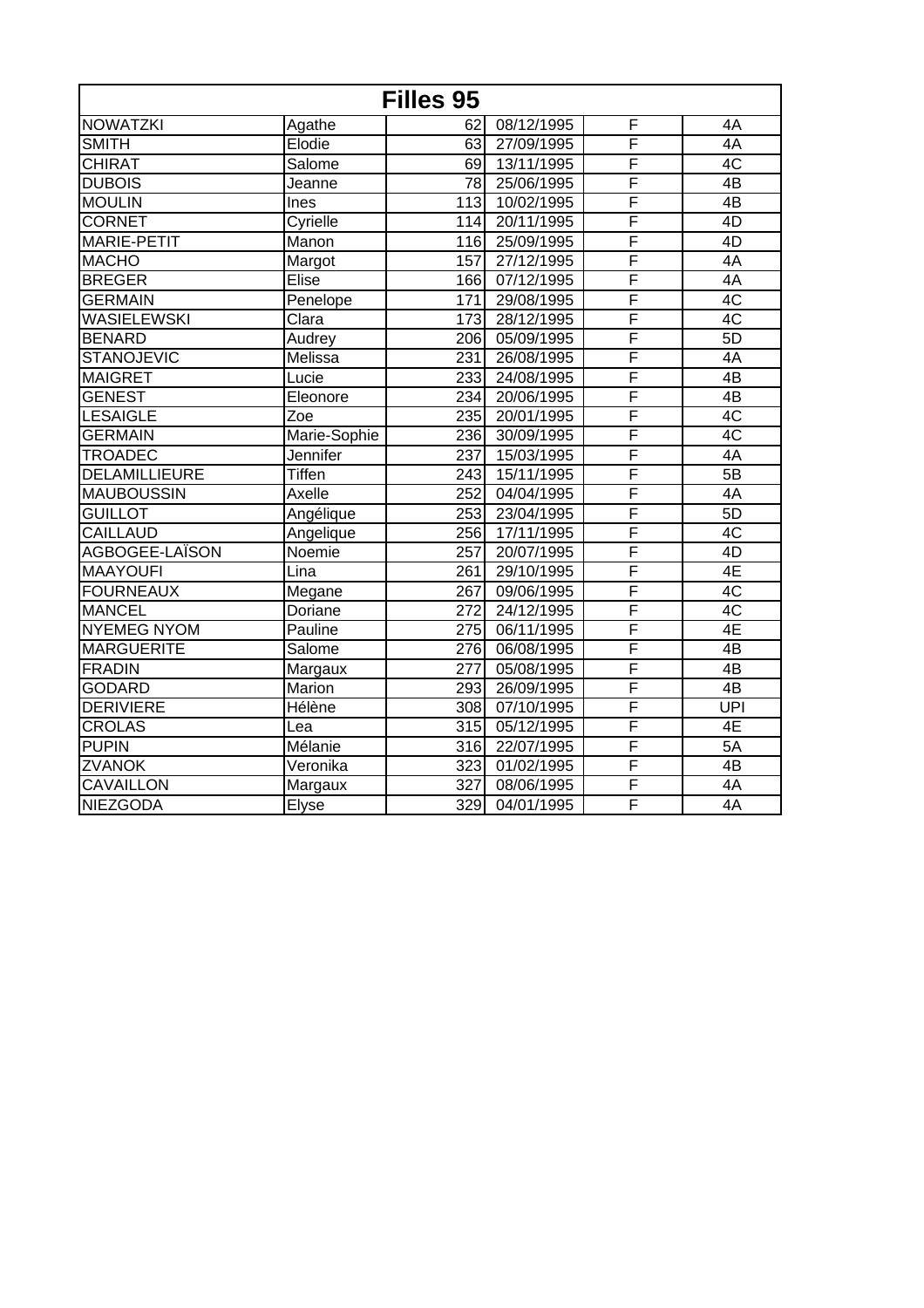| Filles 96                |                 |     |                         |                         |                 |
|--------------------------|-----------------|-----|-------------------------|-------------------------|-----------------|
| <b>BESLIN</b>            | Clémence        | 791 | 27/09/1996              | F                       | 5A              |
| GUESDON                  | Camille         | 104 | $\frac{1}{14/1}$ 0/1996 | F                       | 6A              |
| <b>PATRY</b>             | Laura           | 109 | 13/12/1996              | F                       | 6A              |
| <b>GUILLOTIN</b>         | Juliette        | 136 | 20/09/1996              | F                       | 5D              |
| <b>MORIN</b>             | Célia           | 137 | 11/03/1996              | F                       | 5A              |
| <b>MALINEAU</b>          | Amélie          | 146 | 07/04/1996              | F                       | 5B              |
| <b>SLIMANE</b>           | Pauline         | 153 | 19/06/1996              | F                       | 5C              |
| <b>SENECHAL</b>          | Cindy           | 164 | 11/08/1996              | F                       | 6D              |
| <b>BRILLANT</b>          | Camille         | 165 | 09/08/1996              | F                       | 5D              |
| <b>BROCHEREUX</b>        | Léa             | 169 | 27/12/1996              | F                       | 5 <sub>C</sub>  |
| <b>SIMON DE KERGUNIC</b> | Elise           | 172 | 24/08/1996              | F                       | 5C              |
| <b>GRANDMOUGIN</b>       | Léa             | 179 | 20/04/1996              | F                       | 5C              |
| <b>MERCIER</b>           | Zelda           | 200 | 14/03/1996              | F                       | $\overline{5B}$ |
| <b>COURTADE</b>          | Lucie           | 211 | 16/07/1996              | F                       | 5B              |
| <b>FOURNIER</b>          | Emma            | 216 | 09/10/1996              | F                       | 5A              |
| <b>JARDIN</b>            | Salomé          | 217 | 26/06/1996              | F                       | 5A              |
| <b>GERMAIN</b>           | Nadège          | 219 | 29/06/1996              | F                       | 5A              |
| <b>DOUCET</b>            | Mathilde        | 226 | 30/09/1996              | F                       | 6D              |
| <b>HEUDE</b>             | Célia           | 232 | 17/11/1996              | F                       | 5C              |
| <b>CHIEU</b>             | Nina            | 239 | 06/08/1996              | F                       | 5D              |
| MEZANGE                  | Meghan          | 240 | 05/02/1996              | $\overline{\mathsf{F}}$ | 5C              |
| <b>ROBENARD</b>          | Chloé           | 241 | 31/05/1996              | F                       | 5D              |
| LE TOURNEUR-DESCLOS      | Marine          | 246 | 06/01/1996              | F                       | 6B              |
| <b>DESVAUX</b>           | Méganne         | 260 | 11/06/1996              | F                       | 5B              |
| <b>KHANOYAN</b>          | Juliette        | 262 | 05/11/1996              | F                       | 5B              |
| <b>COURTEILLE</b>        | Pauline         | 263 | 07/07/1996              | F                       | 5A              |
| <b>POUTREL</b>           | <b>Bertille</b> | 264 | 09/09/1996              | F                       | 5C              |
| <b>PHILIPPE</b>          | Julie           | 266 | 19/11/1996              | F                       | 5C              |
| <b>BUTEL</b>             | Pauline         | 273 | 23/04/1996              | $\overline{\mathsf{F}}$ | 5B              |
| LE NECHET                | Alexandra       | 278 | 25/08/1996              | F                       | 5A              |
| <b>BESSELIEVRE</b>       | Elona           | 279 | 26/05/1996              | F                       | 6A              |
| <b>LIBOIS</b>            | Katarina        | 289 | 20/12/1996              | F                       | 6A              |
| <b>LECOFFRE</b>          | Elia            | 296 | 19/01/1996              | F                       | 5A              |
| <b>TROADEC</b>           | Sandy           | 307 | 19/06/1996              | F                       | 6A              |
| JUNI-CAUTRES             | Salomé          | 317 | 31/12/1996              | F                       | 5A              |
| LE GRAS                  | Amandine        | 325 | 03/07/1996              | F                       | 5D              |
| <b>MATTEI</b>            | Marie-Lou       | 328 | 07/11/1996              | F                       | 5B              |
| <b>CAUYEZ</b>            | Morgane         | 332 | 14/05/1996              | F                       | 5A              |
| <b>GUILLOUX</b>          | Laurine         | 334 | 10/11/1996              | F                       | 5C              |
| <b>VICQ</b>              | Romane          | 337 | 10/08/1996              | F                       | 5B              |
| <b>GUILLEM</b>           | Oriane          | 338 | 02/08/1996              | F                       | 5B              |
| <b>ROUET</b>             | Elisa           | 339 | 15/07/1996              | F                       | 5C              |
| <b>REGNAULT</b>          | Marina          | 344 | 07/08/1996              | F                       | 6C              |
| <b>GUERNIER</b>          | Soline          | 345 | 04/10/1996              | $\overline{F}$          | 5A              |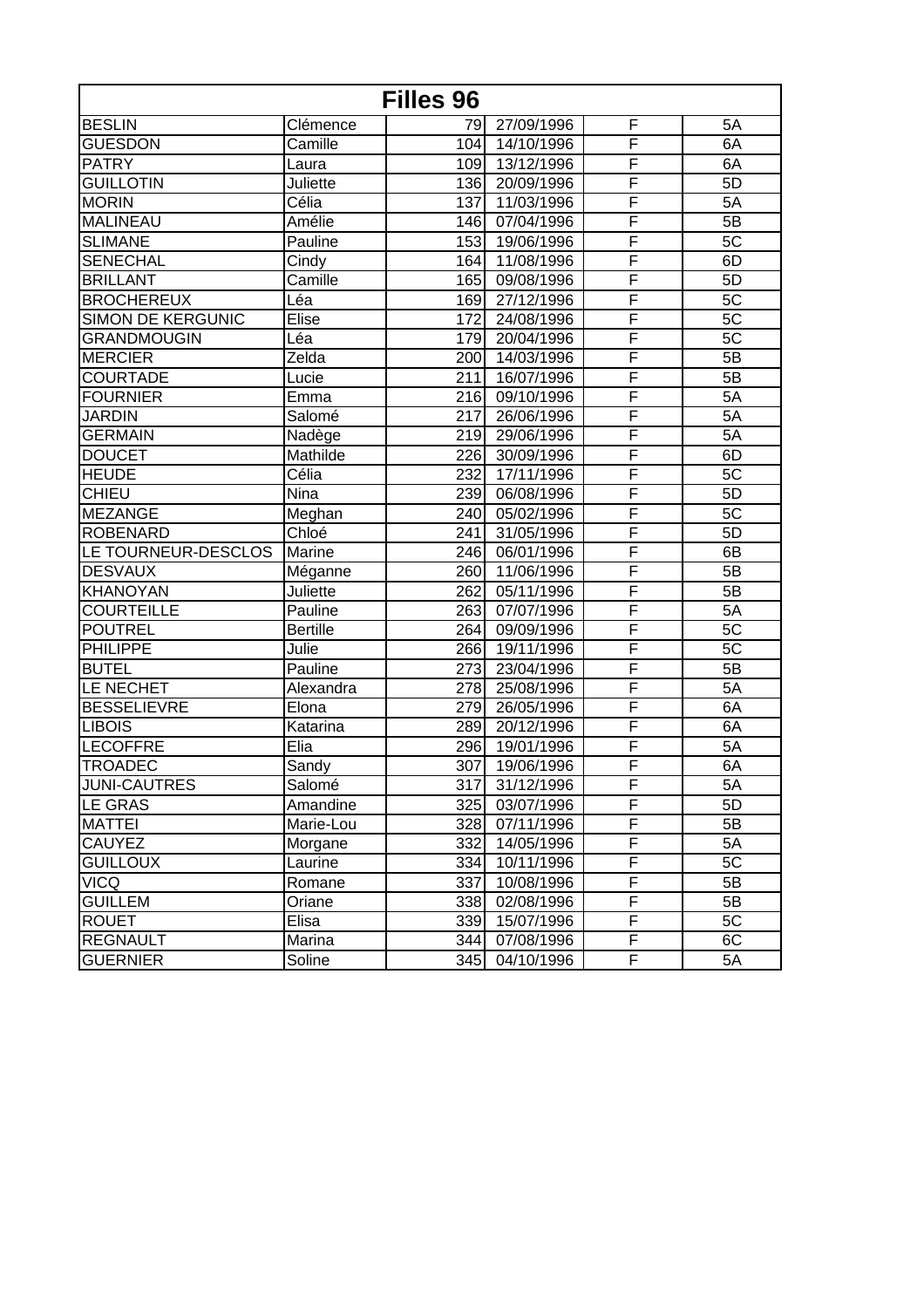| <b>Filles 97-98</b>      |           |                  |                |                         |    |
|--------------------------|-----------|------------------|----------------|-------------------------|----|
| <b>CHIRAT</b>            | Candice   |                  | 140 29/07/1998 | F                       | 6C |
| <b>PIERRE</b>            | Aline     | 1421             | 05/05/1997     | F                       | 6B |
| GILLES                   | Océane    | 143              | 09/06/1997     | F                       | 6B |
| <b>NOBLOT</b>            | Astrid    | 151              | 18/09/1997     | F                       | 6B |
| <b>ROUSSAUD</b>          | Alice     | 159              | 11/02/1997     | F                       | 6D |
| <b>TENET</b>             | Charline  | 162              | 04/04/1997     | F                       | 6D |
| <b>TOUPIN</b>            | Léa       | 167              | 28/07/1997     | F                       | 6C |
| <b>CASTEL</b>            | Manon     | 170              | 06/03/1997     | F                       | 6D |
| <b>MAUREY</b>            | Laurane   | 174              | 16/09/1997     | F                       | 6C |
| <b>LAMARE</b>            | Mélody    | 175              | 04/08/1997     | F                       | 6C |
| <b>GASCOIN</b>           | Marine    | 176              | 30/12/1997     | F                       | 6C |
| FERNANDEZ                | Lucia     | 177              | 07/12/1997     | F                       | 6C |
| <b>MAUBOUSSIN</b>        | Charline  | 213              | 10/02/1997     | F                       | 6A |
| LAJOYE                   | Tatïana   | 221              | 06/03/1998     | $\overline{\mathsf{F}}$ | 6C |
| <b>LEBALLAIS</b>         | Vaiana    | 238              | 31/10/1997     | F                       | 6C |
| <b>THEVENIN</b>          | Claire    | 244              | 24/01/1997     | F                       | 6B |
| <b>ROUSTEL</b>           | Victoria  | 245              | 16/06/1997     | F                       | 6B |
| <b>LAMBERT</b>           | $E$ lise  | 249              | 10/07/1997     | F                       | 6A |
| QUEDEVILLE               | Dilia     | 250              | 02/04/1997     | F                       | 6B |
| <b>KIZYM</b>             | Célia     | 251              | 29/10/1997     | F                       | 6C |
| <b>BALAIS</b>            | Laura     | 258              | 08/06/1997     | F                       | 6D |
| <b>LABBE</b>             | Chloé     | 268              | 02/06/1997     | F                       | 6A |
| <b>JACQUET</b>           | Adèle     | 274              | 17/02/1997     | F                       | 6A |
| <b>CROLAS</b>            | Manon     | 284              | 24/07/1997     | F                       | 6A |
| <b>GILLOT</b>            | Margot    | 286              | 23/12/1997     | F                       | 6B |
| <b>FAROLET</b>           | Léa       | 288              | 05/08/1997     | $\overline{\mathsf{F}}$ | 6A |
| <b>GRILLOT-DECONINCK</b> | Lucie     | 291              | 05/08/1997     | F                       | 6A |
| <b>NIVOIX</b>            | Agathe    | 294              |                | F                       | 6C |
| <b>COSTE</b>             | Agathe    | 295              | 11/04/1997     | F                       | 5C |
| <b>DRUDI</b>             | Charline  | $\overline{297}$ | 13/01/1997     | F                       | 6D |
| <b>BERNARD</b>           | Justine   | 298              | 17/07/1997     | F                       | 6A |
| <b>VERONESE</b>          | Margaux   | 299              | 25/03/1997     | F                       | 6B |
| <b>PELE</b>              | Nastassia | 300              | 16/05/1997     | F                       | 6A |
| <b>MICHEL</b>            | Eva       | 305              | 25/08/1997     | F                       | 6C |
| <b>BERTOLI</b>           | Lola      | 306              | 24/12/1997     | $\overline{\mathsf{F}}$ | 6D |
| <b>REBILLARD</b>         | Léa       | 310              | 12/05/1997     | F                       | 6C |
| <b>LELIEVRE</b>          | Pauline   | 318              | 18/02/1997     | F                       | 6C |
| <b>BERTRAND</b>          | Mathilde  | 320              | 29/06/1997     | F                       | 6D |
| <b>BISSEY</b>            | Sacha     | 335              | 17/06/1997     | F                       | 6B |
| <b>CUQUEMELLE</b>        | Amétys    | 336              | 21/01/1997     | F                       | 6B |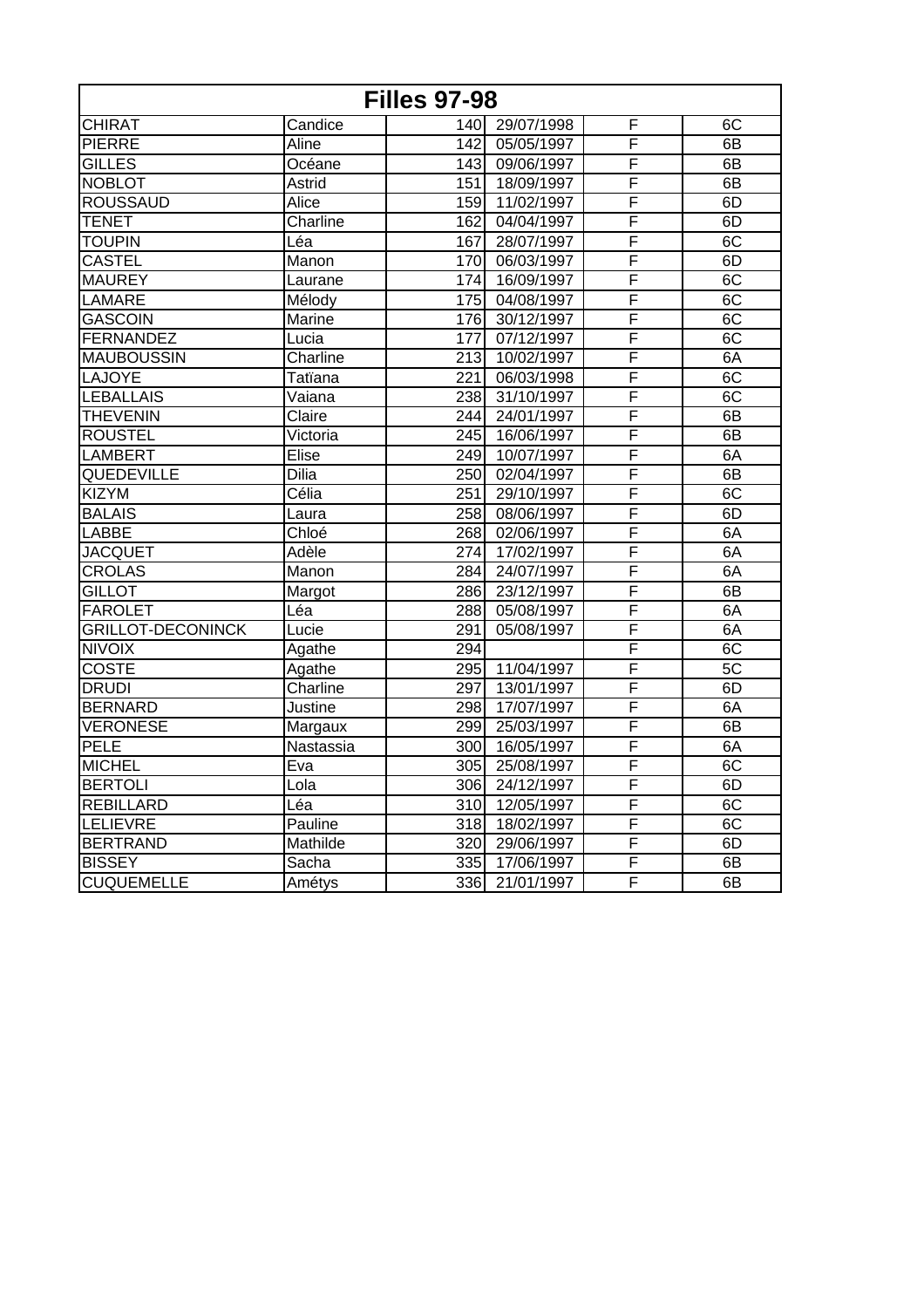|                      |               | <b>Garçons 92-93-94</b> |            |   |
|----------------------|---------------|-------------------------|------------|---|
| <b>BOUFERSEN</b>     | Mehdi         | 1                       | 14/10/1993 | M |
| <b>MUSA</b>          | Alessandro    | 3                       | 14/08/1994 | M |
| <b>BESLIN</b>        | Félix         | 4                       | 27/02/1994 | M |
| <b>LEBOUTEILLER</b>  | Donovan       | 7                       | 12/04/1994 | M |
| <b>SEAUMAIRE</b>     | Francois      | 9                       | 06/05/1993 | M |
| <b>LEMONNIER</b>     | Amaury        | 11                      | 10/06/1994 | M |
| <b>POSTIC</b>        | Diego         | 12                      | 05/05/1994 | M |
| <b>COME</b>          | Julien        | 14                      | 24/01/1994 | M |
| LEFEVRE              | Romain        | 22                      | 08/11/1992 | M |
| <b>CONTIN</b>        | Dylan         | 26                      | 16/11/1994 | M |
| <b>LEROY</b>         | Valery        | $\overline{27}$         | 25/08/1994 | M |
| <b>MONTIGNY</b>      | Kevin         | 33                      | 17/01/1994 | M |
| <b>PLESSIS</b>       | Melvin        | 34                      | 13/08/1994 | M |
| <b>ROBIN</b>         | Florian       | 36                      | 10/09/1993 | M |
| <b>TOLLEMER</b>      | Romain        | 38                      | 14/09/1994 | M |
| <b>ROUSTEL</b>       | Benjamin      | 40                      | 26/10/1994 | M |
| <b>LETELLIER</b>     | Franz         | 41                      | 26/10/1993 | M |
| <b>COUSTIC</b>       | Jeremy        | 46                      | 26/09/1993 | M |
| <b>EUZENNE</b>       | Quentin       | 48                      | 02/04/1994 | M |
| PICHEREAU            | Samuel        | 50                      | 22/02/1993 | M |
| <b>LEPELLETIER</b>   | Benjamin      | 80                      | 05/03/1994 | M |
| <b>MARIE</b>         | Gregory       | 81                      | 13/12/1993 | M |
| <b>OZOUF-GAINCHE</b> | Pierre        | 82                      | 06/08/1994 | M |
| LE CORRE             | Yannick       | 83                      | 12/07/1994 | M |
| LARSONNEUR           | Nicolas       | 87                      | 21/09/1993 | M |
| <b>FERRY</b>         | Nicolas       | 91                      | 06/09/1994 | M |
| LEMARCHAND           | Julien        | 92                      | 15/05/1994 | M |
| COUPARD              | Clement       | 93                      | 07/06/1994 | M |
| <b>ROUSTEL</b>       | Jean-Baptiste | 94                      | 26/10/1994 | M |
| <b>POISSON</b>       | Corentin      | 95                      | 27/06/1994 | M |
| <b>SENOVILLE</b>     | <b>Alexis</b> | 102                     | 22/08/1994 | M |
| <b>ROUSSEL</b>       | Matthieu      | 108                     | 02/09/1994 | M |
| <b>BRUNEAU</b>       | Alexandre     | 111                     | 16/11/1994 | M |
| <b>BOUDEVILLE</b>    | Quentin       | $\overline{1}17$        | 01/11/1993 | M |
| <b>TRAVERS</b>       | Valentin      | 118                     | 22/08/1994 | M |
| <b>D'HONDT</b>       | Clement       | 123                     | 21/09/1994 | м |
| <b>GUILLOT</b>       | Charles       | 125                     | 18/06/1994 | M |
| <b>HOUBART</b>       | Clement       | 127                     | 14/10/1994 | M |
| VANNIERE             | Florelien     | 160                     | 20/07/1993 | М |
| <b>RIVIERE</b>       | Julien        | 182                     | 27/10/1994 | Μ |
| <b>SEGERS</b>        | Steve         | 183                     | 21/11/1994 | M |
| <b>GROULT</b>        | Kévin         | 184                     | 25/10/1994 | M |
| <b>LEBOUTEILLER</b>  | Jason         | 185                     | 12/04/1994 | M |
| <b>FOUCHARD</b>      | Anthony       | 195                     | 09/08/1994 | M |
| <b>DUBOURG</b>       | Joris         | 204                     | 26/11/1994 | M |
| <b>ECHARDOUR</b>     | Pierre        | 212                     | 29/12/1994 | М |
| TAIF                 | Soufyan       | 282                     | 10/12/1994 | M |
| <b>TOUFFAIT</b>      | Benjamin      | 285                     | 14/03/1994 | M |
| <b>DALERT</b>        | Antoine       | 287                     | 20/09/1994 | M |
| LEFEBVRE             | Guillaume     | 302                     | 26/07/1994 | M |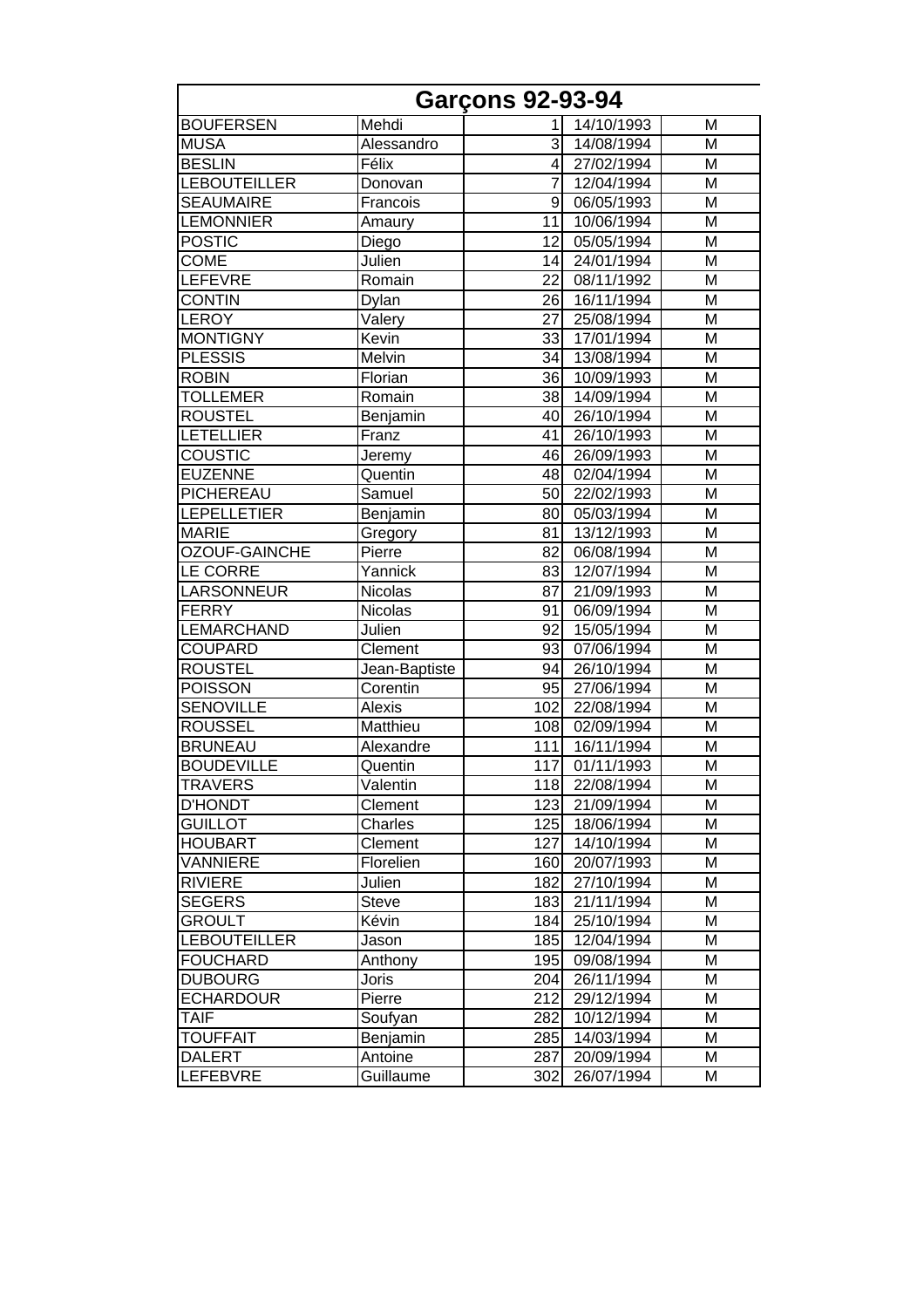| <b>Garçons 95</b>   |                 |                 |                |   |
|---------------------|-----------------|-----------------|----------------|---|
| <b>BOUFERSEN</b>    | Jilani          | 2               | 15/07/1995     | M |
| <b>DUBOIS</b>       | Charly          | 5               | 24/04/1995     | M |
| <b>MOULEC</b>       | Fred            | 8               | 10/06/1995     | M |
| <b>JACQUET</b>      | Damien          | 10              | 06/01/1995     | Μ |
| <b>PUCEL-BASTIE</b> | Simon           | 17              | 17/11/1995     | M |
| <b>DROUET</b>       | Theo            | 18 <sup>1</sup> | 15/08/1995     | M |
| <b>BAUDOIN</b>      | Jules           | 19              | 25/07/1995     | M |
| <b>POLLET</b>       | Camille         | 24              | 13/04/1995     | M |
| <b>FONTAINE</b>     | Aurélien        | 31              | 10/07/1995     | M |
| <b>PARIS</b>        | Vincent         | 37              | 19/01/1995     | M |
| <b>PRIOUL</b>       | Jules           | 39              | 14/07/1995     | M |
| <b>LETENNEUR</b>    | Vivien          | 42              | 01/03/1995     | M |
| VESQUE              | Francois        | 49              | 22/08/1995     | M |
| <b>ROYER</b>        | Michel          | 54              | 28/10/1995     | M |
| <b>FRANC</b>        | Leonor          | 55              | 07/11/1995     | M |
| CAMEBOURG           | Alban           | 58              | 03/09/1995     | M |
| <b>ROSSA</b>        | Timothe         | 64              | 28/07/1995     | M |
| <b>JAUNEAU</b>      | Antoine         | 66I             | 16/01/1995     | M |
| <b>BOUILLON</b>     | Jordan          | 84              | 29/12/1995     | M |
| <b>VERON</b>        | Antoine         | 85              | 22/03/1995     | M |
| LAMY                | <b>Baptiste</b> | 86              | 20/06/1995     | M |
| <b>DELACOTTE</b>    | Lucas           | 89              | 27/12/1995     | M |
| <b>SAVARY</b>       | Nicolas         | 90              | 12/11/1995     | M |
| <b>ZIMOLONG</b>     | Florian         | 97              | 30/08/1995     | M |
| LANDEAU             | Antoine         | 98              | 08/04/1995     | M |
| <b>BLONDEAU</b>     | Paul            | 105             | 25/03/1995     | M |
| <b>LAPORTE</b>      | Clément         | 115             | 25/09/1995     | M |
| <b>PRIOUL</b>       | Lucien          | 122             | 14/07/1995     | M |
| <b>MOREL</b>        | Antonin         | 138             | 02/02/1995     | M |
| <b>GALLIENNE</b>    | Theo            | 139             | 16/09/1995     | M |
| <b>GUELLE</b>       | Thomas          | 148             | 28/04/1995     | M |
| <b>JACQUELINE</b>   | Alexis          |                 | 149 23/03/1995 | M |
| <b>CONSTANT</b>     | Alexandre       |                 | 150 13/08/1995 | M |
| <b>PELE</b>         | Alexandre       | 161             | 11/07/1995     | M |
| <b>MAURY</b>        | Augustin        | 163             | 21/01/1995     | M |
| <b>PELCHAT</b>      | Jonathan        | 220             | 12/06/1995     | М |
| <b>COURCOUX</b>     | Stan            | 223             | 21/12/1995     | M |
| <b>LEROY</b>        | Hugo            | 224             | 13/11/1995     | M |
| <b>RUNGETTE</b>     | Paul            | 228             | 28/09/1995     | M |
| <b>VAUGEOIS</b>     | Alexis          | 255             | 22/12/1995     | м |
| <b>SONNET</b>       | Mael            | 265             | 31/01/1995     | M |
| <b>LEMESNAGER</b>   | Paul            | 270             | 22/08/1995     | M |
| <b>BOUILLON</b>     | Nicolas         | 271             | 16/01/1995     | M |
| <b>HEITZ</b>        | Kévin           | 283             | 05/09/1995     | M |
| <b>SUZANNE</b>      | Jordan          | 292             | 01/09/1995     | М |
| <b>PETIT</b>        | Gaëtan          | 342             | 03/08/1995     | М |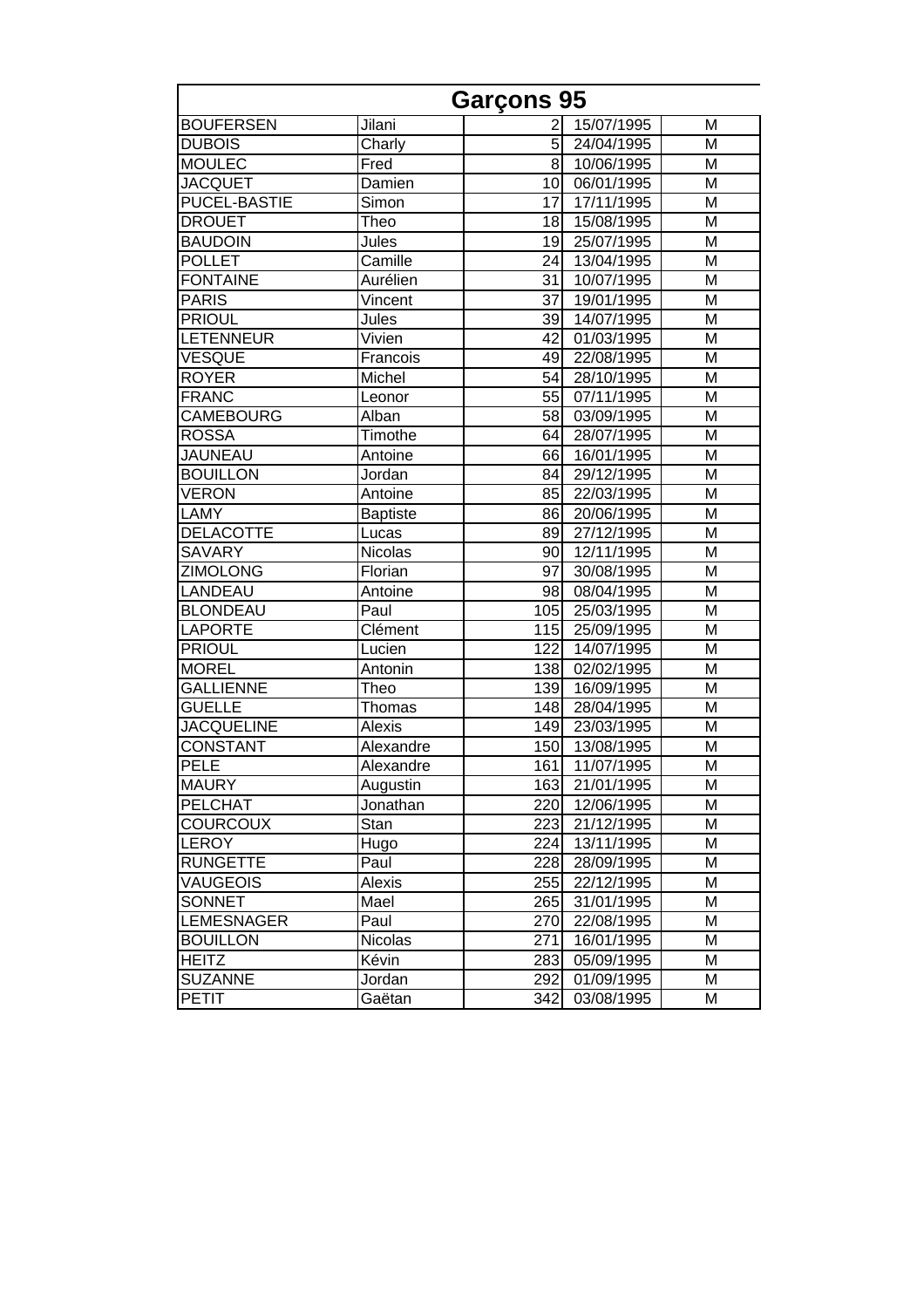|                      |                 | <b>Garçons 96</b> |                |   |
|----------------------|-----------------|-------------------|----------------|---|
| <b>YVES</b>          | Gabriel         | 6                 | 05/01/1996     | M |
| <b>BISSONNET</b>     | Vincent         | 13                | 12/12/1996     | M |
| <b>MONGUILLON</b>    | Antoine         | 20                | 11/08/1996     | M |
| <b>HEUDE</b>         | Simon           | 21                | 17/11/1996     | M |
| <b>LAMOTTE</b>       | Jonas           | 25                | 29/05/1996     | M |
| <b>DUMARTIN</b>      | <b>Baptiste</b> | 28                | 20/11/1996     | M |
| <b>GOURRET</b>       | Léo             | 29                | 03/11/1996     | M |
| <b>KADDACHI</b>      | Robin           | 30                | 15/09/1996     | M |
| <b>DEGRENNE</b>      | Alexandre       | 32                | 07/01/1996     | M |
| <b>MAS</b>           | Tanguy          | 35                | 01/01/1996     | M |
| <b>MARIE</b>         | Dylan           | 47                | 20/10/1996     | M |
| <b>BOSQUET</b>       | <b>Mathias</b>  | 51                | 11/05/1996     | M |
| REBILLARD-SOULIE     | Théo            | 52                | 27/09/1996     | M |
| CAPDEPON             | Alexis          | 56                | 22/12/1996     | M |
| <b>SEGUIN</b>        | Alexis          | 57                | 21/01/1996     | M |
| <b>GEFFROY</b>       | Anthony         | 61                | 02/04/1996     | M |
| <b>BARON</b>         | Julien          | 65                | 21/10/1996     | M |
| <b>FERRY</b>         | Thibaut         | 68                | 27/08/1996     | M |
| <b>BAUDY</b>         | Arthur          | 70                | 20/08/1996     | M |
| <b>LOCHON</b>        | Adrien          | 74                | 29/01/1996     | M |
| <b>GUILLOT</b>       | Victor          | 75                | 16/04/1996     | M |
| <b>JOSEPH</b>        | Tony            | 106               | 31/12/1996     | M |
| <b>LEMONNIER</b>     | Alexandre       | 119               | 11/08/1996     | M |
| <b>BINA</b>          | Hugo            | 128               | 06/05/1996     | M |
| <b>GALLET</b>        | Valentin        | 129               | 25/11/1996     | M |
| CHAUTARD             | Romain          | 130               | 03/01/1996     | M |
| <b>BAUCHET</b>       | Julien          | 131               | 21/01/1996     | M |
| <b>MARIE</b>         | Victor          | 133               | 18/02/1996     | M |
| FLECHELLE-LEFEVRE    | Matthieu        | 134               | 22/04/1996     | M |
| <b>VOIRET</b>        | Antoine         | 135               | 12/03/1996     | M |
| <b>SAMKHARADZE</b>   | Luka            | 147               | 18/10/1996     | M |
| <b>BRUNET</b>        | Hippolyte       |                   | 158 28/03/1996 | M |
| <b>BRAUN</b>         | Antoine         | 168               | 11/09/1996     | M |
| <b>FOURNIER</b>      | Mathieu         | 178               | 09/10/1996     | M |
| <b>GALLOT</b>        | Marvin          | 189               | 25/07/1996     | M |
| LECLERE              | Benjamin        | 194               | 14/07/1996     | М |
| <b>CERVANTES</b>     | Arnaud          | 197               | 06/10/1996     | M |
| <b>FAVA</b>          | Antoine         | 202               | 20/05/1996     | M |
| <b>ROUSSEL</b>       | Maxime          | 225               | 07/04/1996     | Μ |
| FAUTH                | Maxime          | 227               | 10/01/1996     | Μ |
| <b>DIDIER</b>        | Philémon        | 229               | 27/02/1996     | M |
| <b>JIMINIGA</b>      | Joachim         | 242               | 12/02/1996     | M |
| <b>DOS SANTOS</b>    | Leynny          | 247               | 16/08/1996     | M |
| <b>LEVESQUE</b>      | Adrien          | 248               | 06/10/1996     | M |
| <b>REINHARD</b>      | Maïcky          | 254               | 22/11/1996     | M |
| <b>OZOUF-GAINCHE</b> | Jérémy          | 281               | 26/08/1996     | M |
| <b>LECLERC</b>       | Armand          | 321               | 10/04/1996     | M |
| <b>BAAMMOU</b>       | Yasmine         | 322               | 06/11/1996     | M |
| <b>CERISIER</b>      | Victor          | 330               | 16/07/1996     | M |
| LE MOEL              | Kévin           | 331               | 29/06/1996     | М |
| PIERRE-JUSTIN        | Kygan           | 343               | 27/03/1996     | М |
| <b>POLIDOR</b>       | Steven          | 348               | 18/09/1996     | M |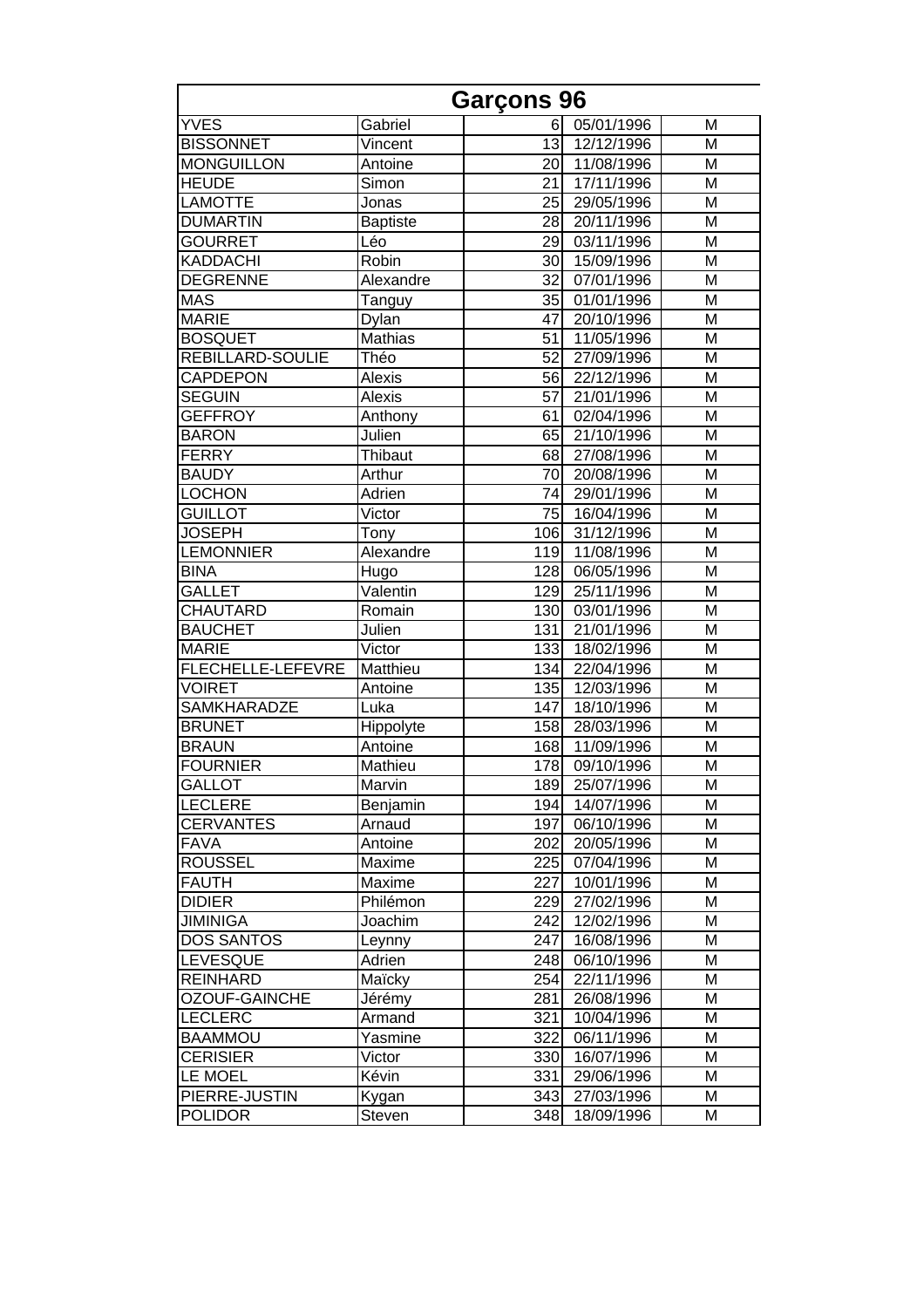|                      |                | Garçons 97-98   |            |   |
|----------------------|----------------|-----------------|------------|---|
| <b>JEANNE</b>        | Joseph         | 16              | 15/01/1997 | M |
| <b>FRETEAU</b>       | Alexandre      | 23              | 07/05/1997 | M |
| <b>HUOT-MARCHAND</b> | Raphaël        | 43              | 15/07/1997 | M |
| BASTARD-COROUGE      | Clément        | 44              | 13/11/1997 | M |
| <b>LECERF</b>        | Hugo           | 59              | 22/08/1997 | M |
| <b>EMO</b>           | Matthias       | 60              | 01/04/1997 | M |
| <b>SPELTY</b>        | Quentin        | 67              | 10/07/1997 | M |
| PERENNOU             | Erwan          | 71              | 20/08/1997 | M |
| <b>HERISSON</b>      | Vincent        | 72              | 17/02/1997 | M |
| LAÏDOUNI             | Théo           | $\overline{73}$ | 24/09/1997 | M |
| <b>HAMADOUCHE</b>    | <b>Nicolas</b> | 76              | 16/01/1997 | M |
| <b>MADELAINE</b>     | Léo            | $\overline{77}$ | 11/02/1997 | M |
| <b>SMITH</b>         | Jordan         | 88              | 26/09/1997 | M |
| <b>VRIGNON</b>       | Alexis         | 96              | 17/06/1997 | M |
| <b>MARIE</b>         | Pierre         | 99              | 23/06/1997 | M |
| <b>JOLY</b>          | Timothé        | 101             | 19/06/1997 | M |
| <b>CADALEN</b>       | Jérémy         | 107             | 15/04/1997 | M |
| <b>OUILLET</b>       | Corentin       | 120             | 16/05/1997 | M |
| <b>DUTERTRE</b>      | <b>Alexis</b>  | 121             | 20/08/1997 | M |
| <b>LEMOINE</b>       | <b>Benoit</b>  | 132             | 17/06/1997 | M |
| <b>BOISRAME</b>      | Titouan        | 141             | 21/06/1997 | M |
| <b>BEY</b>           | Gaston         | 144             | 31/03/1998 | M |
| MARTIN-BELLANGER     | Victor         | 145             | 12/12/1997 | M |
| <b>GUENON</b>        | Kévin          | 154             | 28/06/1997 | M |
| <b>BEDETOVIC</b>     | Elias          | 222             | 28/02/1997 | M |
| <b>GOSSELIN</b>      | Dylan          | 230             | 15/09/1997 | M |
| <b>MACHOU</b>        | Steven         | 269             | 07/04/1997 | M |
| <b>GRELEE</b>        | Louis          | 301             | 29/07/1997 | M |
| <b>LEQUESNE</b>      | Paul           | 303             | 12/05/1997 | M |
| <b>CAVAILLON</b>     | Julien         | 309             | 02/12/1997 | M |
| <b>DUFOUR</b>        | Thomas         | 311             | 04/06/1997 | M |
| <b>CLAREY</b>        | Neal           | 319             | 19/09/1997 | M |
| <b>LAILLIER</b>      | Etienne        | 326             | 24/02/1997 | M |
| <b>CALLEC</b>        | Cédric         | 333             | 19/06/1997 | M |
| LANGLOIS             | Maxence        | 340             | 29/01/1997 | M |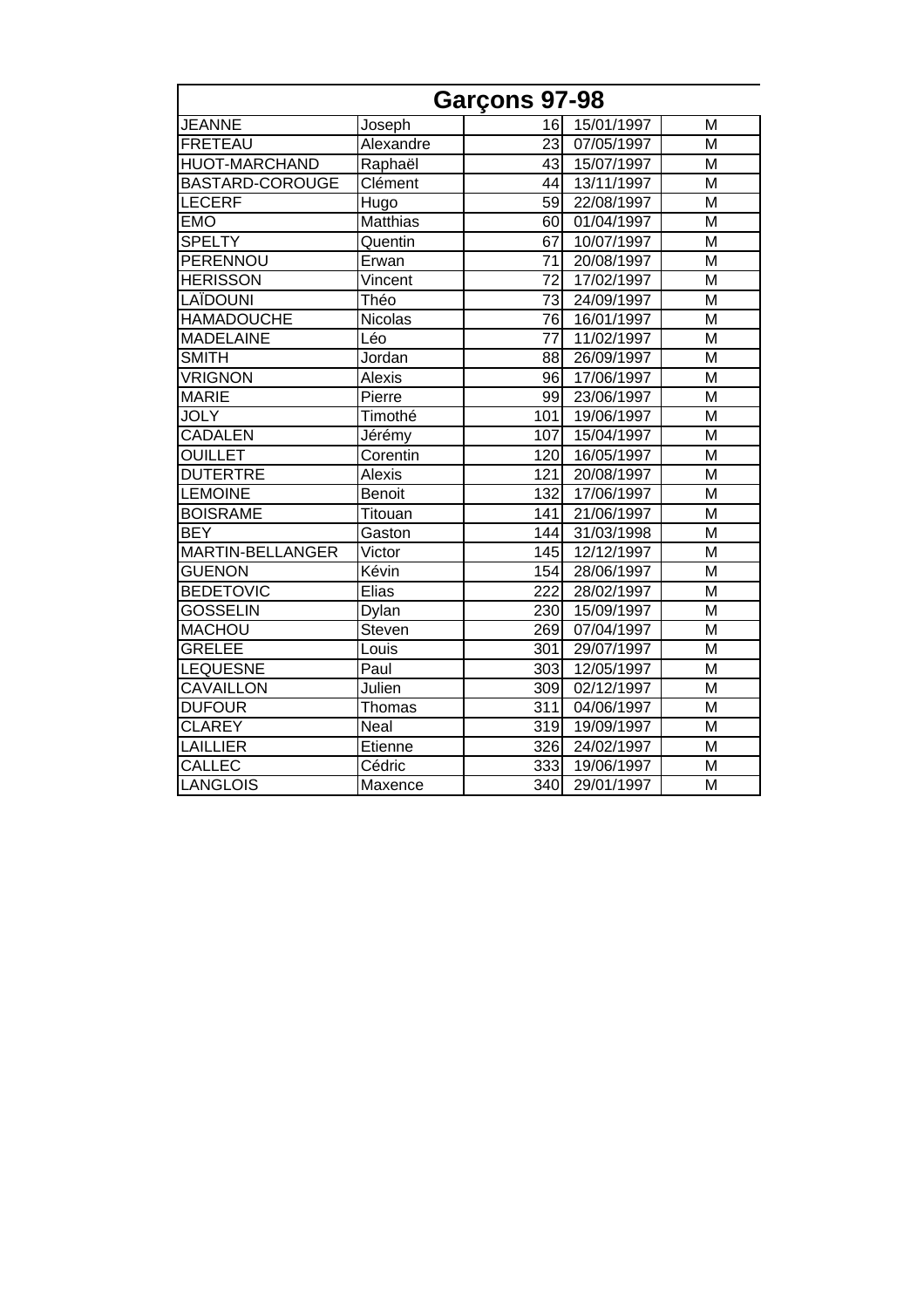| $\overline{3}B$            |
|----------------------------|
| $\overline{3C}$            |
| $3\overline{\mathsf{D}}$   |
| $\overline{3C}$            |
| $\overline{3A}$            |
| 3A                         |
| $\overline{3A}$            |
| $3\overline{D}$            |
| $\overline{3}$ D           |
| 3D                         |
| 4D                         |
| 4Đ                         |
| 4Ā                         |
| $\overline{\mathsf{3B}}$   |
|                            |
| 4C                         |
| 3A                         |
| $\overline{3A}$            |
| 3A                         |
| 4Ō                         |
| 3A                         |
| 4D                         |
| ЗA                         |
| $\overline{3D}$            |
| $\overline{3B}$            |
| $\overline{3C}$            |
| $\overline{3}\overline{C}$ |
| 3D                         |
| $\overline{3D}$            |
| $\overline{3B}$            |
| $\frac{1}{3C}$             |
| $\overline{3D}$            |
| 3A                         |
| $\overline{3D}$            |
| 3B                         |
| 3C                         |
| 3 <sub>C</sub>             |
| 30                         |
| 30                         |
| .<br>3L<br>)               |
| ЗB                         |
| $\overline{4}$             |
| $\overline{4A}$            |
| 4I                         |
| $\overline{4}$             |
|                            |
| 4C                         |
| 3Ō                         |
| $\overline{4}$             |
| 4I<br>ś                    |
| 3A                         |
| $\overline{3}$<br>3        |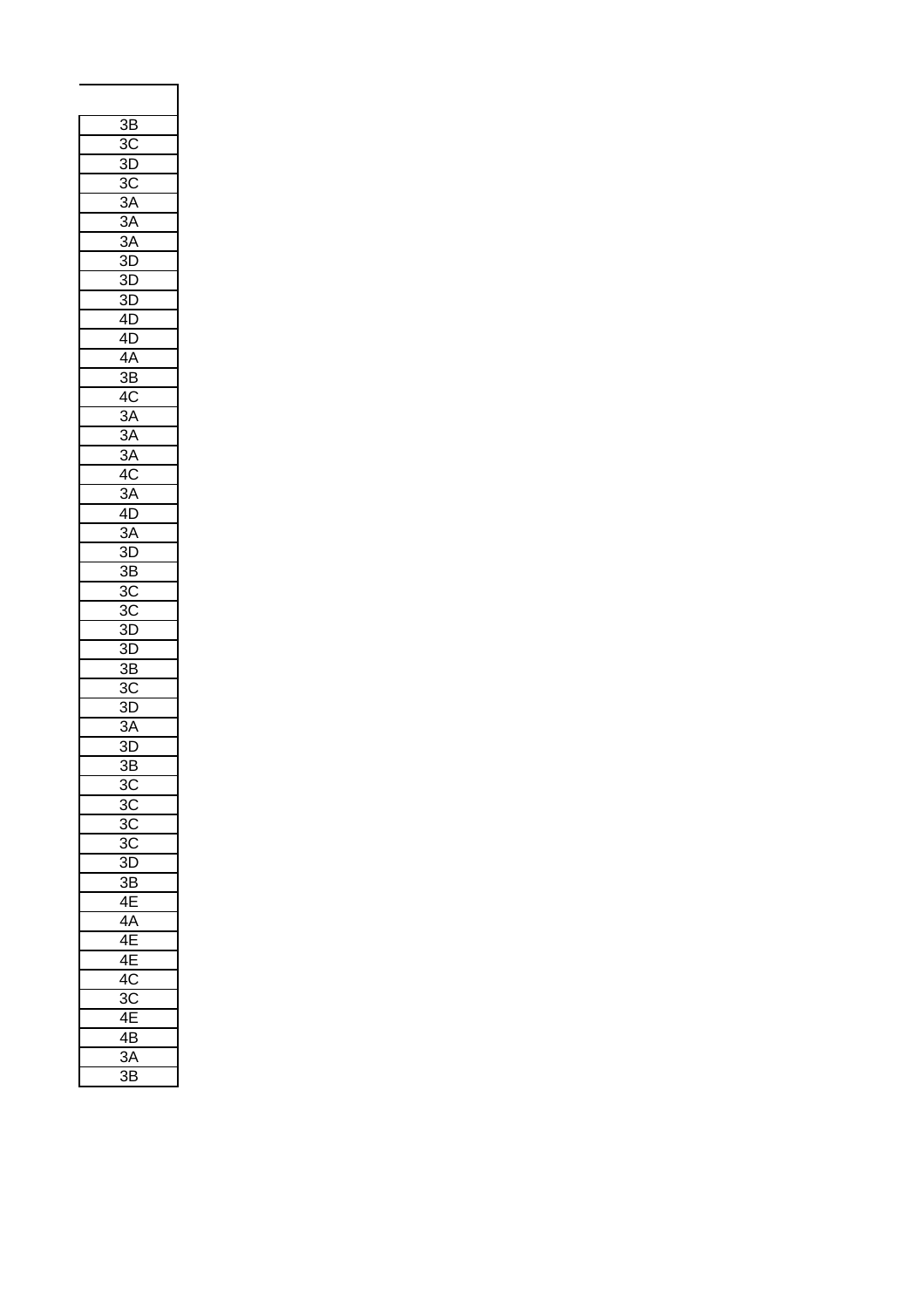| 4D               |
|------------------|
| 4E               |
| 4E               |
| $\overline{3B}$  |
| $4\overline{B}$  |
| $\overline{4}$ B |
| 4B               |
| 4B               |
| $5\overline{D}$  |
| $4\overline{B}$  |
| $4\overline{C}$  |
| 4E               |
|                  |
| 4E               |
| 4E               |
| 4B               |
| $\overline{AB}$  |
| 4E               |
| $\frac{1}{4D}$   |
| $\frac{4L}{5C}$  |
| $\overline{4C}$  |
| 4A               |
| 4A               |
| 5D               |
| 6B               |
| 5D               |
| 4E               |
| 5D               |
| $4\overline{D}$  |
| 4A               |
| 4D               |
| 4C               |
| $\frac{1}{4C}$   |
| $\overline{4}C$  |
| 4E               |
|                  |
| 4A               |
| UPĪ              |
| 4E               |
| 4 <sub>E</sub>   |
| 4C               |
| UPI              |
| 4C               |
| 4A               |
| $\overline{4A}$  |
| 4D               |
| $\overline{6}$ B |
| 50               |
|                  |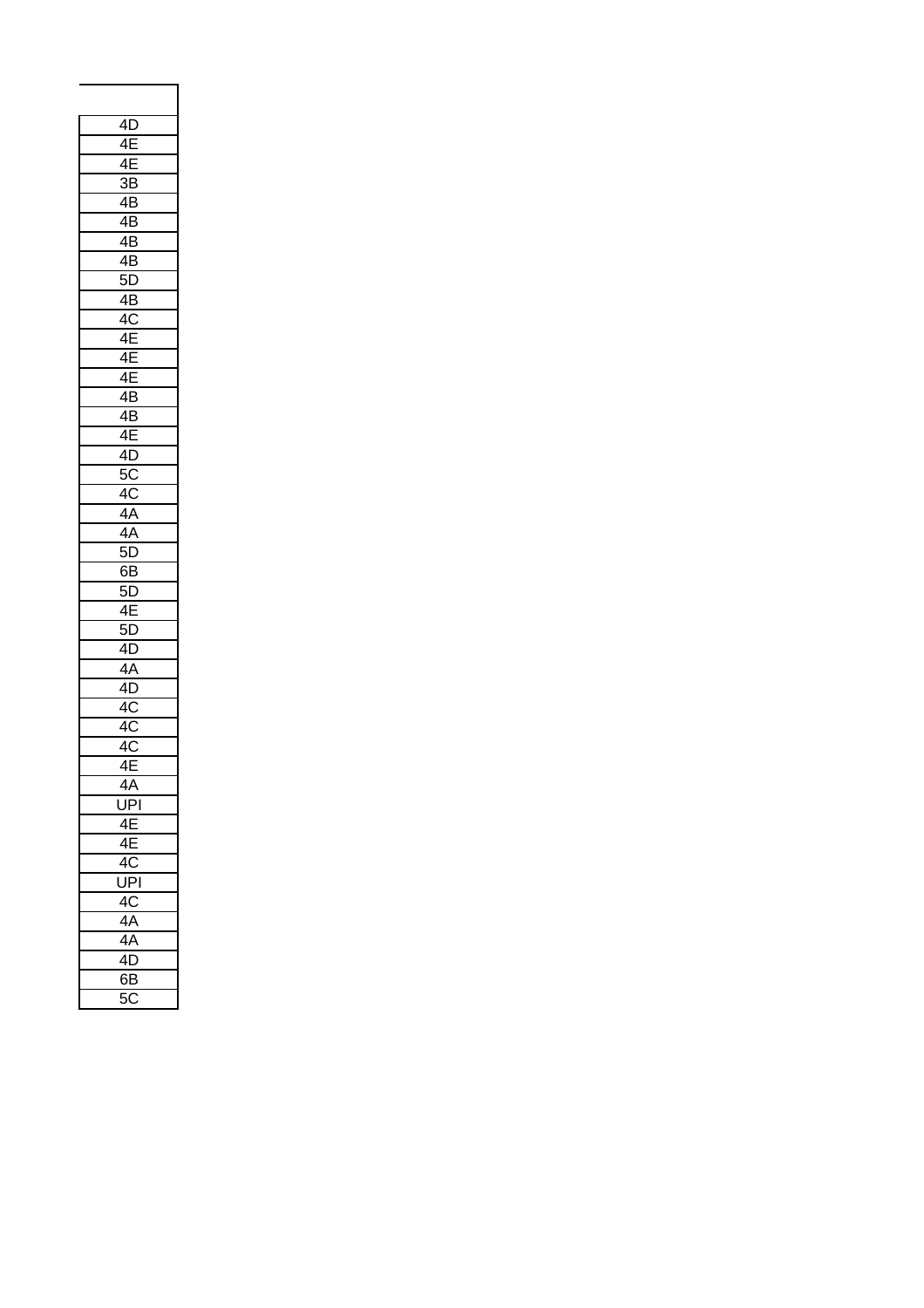| 5D                         |
|----------------------------|
| 6B                         |
| $5\overline{A}$            |
| 4D                         |
| 5D                         |
|                            |
| $\overline{5A}$            |
| $5\overline{A}$            |
| $\overline{5B}$            |
| $\bar{5}A$                 |
| $\overline{5B}$            |
| 5C                         |
| 5D                         |
| $5\overline{A}$            |
| $6\overline{D}$            |
| $5\overline{D}$            |
|                            |
| $\overline{6}A$            |
| $\overline{5}C$            |
| 5E<br>3                    |
| $\overline{5}$<br>3        |
| 5B                         |
| $\overline{5B}$            |
| 6D                         |
| 6A                         |
| 5D                         |
|                            |
| $\overline{5C}$            |
| $5\overline{D}$            |
| $\overline{AB}$            |
| 5 <sub>C</sub>             |
| $\overline{5B}$            |
| $\overline{5D}$            |
| $\overline{6}\overline{0}$ |
| .<br>5C                    |
| 5A                         |
| 6D                         |
|                            |
| 6A                         |
| 5D                         |
| 5A                         |
| 5I<br>)                    |
| 5A                         |
| 5A                         |
| 50                         |
| $\overline{4}$<br>)        |
| 5I<br>Ŝ                    |
| 6E<br>3                    |
|                            |
| ŪI<br>기                    |
| 5A                         |
| 50                         |
| 5A                         |
| 5I<br>)                    |
| 5D<br>)                    |
| 50                         |
| 5I<br>)                    |
|                            |